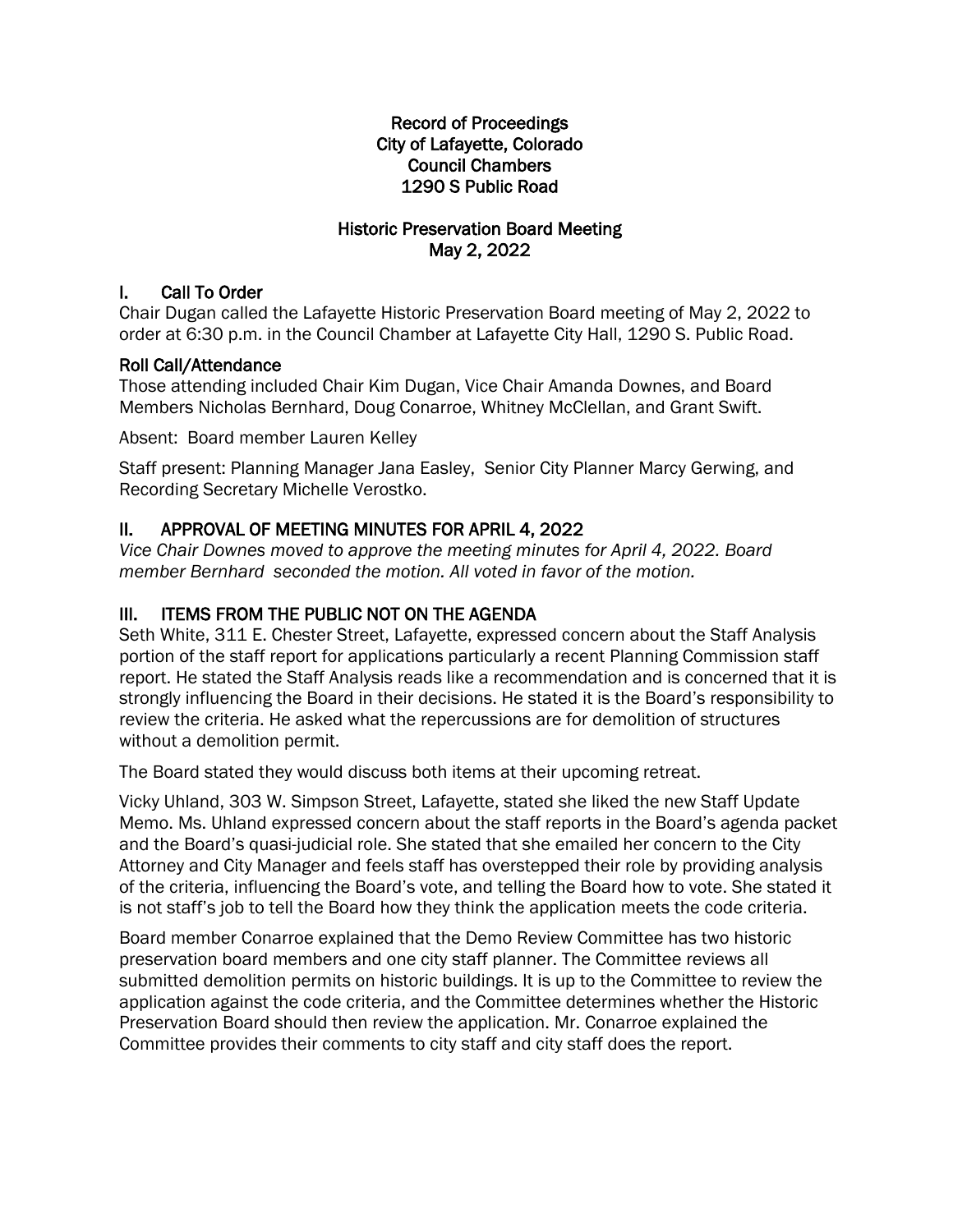Historic Preservation Board May 2, 2022 **Page 2** 

Chair Dugan added that the findings from the research the committee does determines whether the Board reviews the application, or the Committee releases the demolition permit application.

Board member Bernhard agreed with Board member Conarroe. He stated the review committee reviews the application based on facts and evidence when they make their determination to have the whole Board review it or not.

Vice Chair Downes said she is not concerned about the staff report influencing her. She explained that the Board and staff will be making the demolition review process clearer for everyone.

Chair Dugan stated the Board recognizes there are concerns about staff reports and the Board will discuss this at their May 14 retreat.

#### IV. AGENDA ITEMS

#### A. APPLICATIONS

#### a. 105 W. Geneseo – Demolition of Garage.

Chair Dugan stated that staff is requesting the Board to continue the public hearing for 105 W. Geneseo garage demolition to either a special meeting date in May or to their June 6, 2022 meeting.

Senior Planner Marcy Gerwing explained that staff did not meet the public notice requirements; therefore staff is requesting the Board continue the review of the application to either a special meeting on either May 16 or May 19 or continue the hearing to their June 6 meeting.

The Board discussed what dates worked for them and decided to hold the meeting as soon as possible via Zoom on May 16.

#### Motion:

*Vice Chair Downes moved to continue the public hearing for 105 W. Geneseo Street, Demolition of Garage, to a special meeting on May 16 at 6:30 PM via Zoom. Board member Bernhard seconded the motion. All voted in favor of the motion. The motion passed six in favor, one absent.*

#### b. 608 E Geneseo – Certificate of Appropriateness for Restoration of Outbuilding and Request to Support a Setback Variance Request.

Board member Grant Swift recused himself from the meeting because he is an owner of the property and is the applicant. He left the Council Chambers. Board member Doug Conarroe disclosed that he had meetings with the owners Grant Swift and Lynn Riedel about the property and did not receive any payment. He stated he can be impartial during the review of the application.

Senior Planner Marcy Gerwing reviewed the order of the meeting. She stated the request is for a Certificate of Appropriateness for the restoration of an outbuilding and a request for the Historic Preservation Board support for a setback variance. She presented a slide showing the location of the property and the current Improvement Location Certificate of the property. She stated the property is located at 608 E. Geneseo Street and it is known as the Pearce House. Property Owners, Lynn Riedel and Grant Swift, requested the Pearce House be landmarked and designated on the Lafayette Register of Historic Places in 2017. It included the house, shed/outhouse, and garage.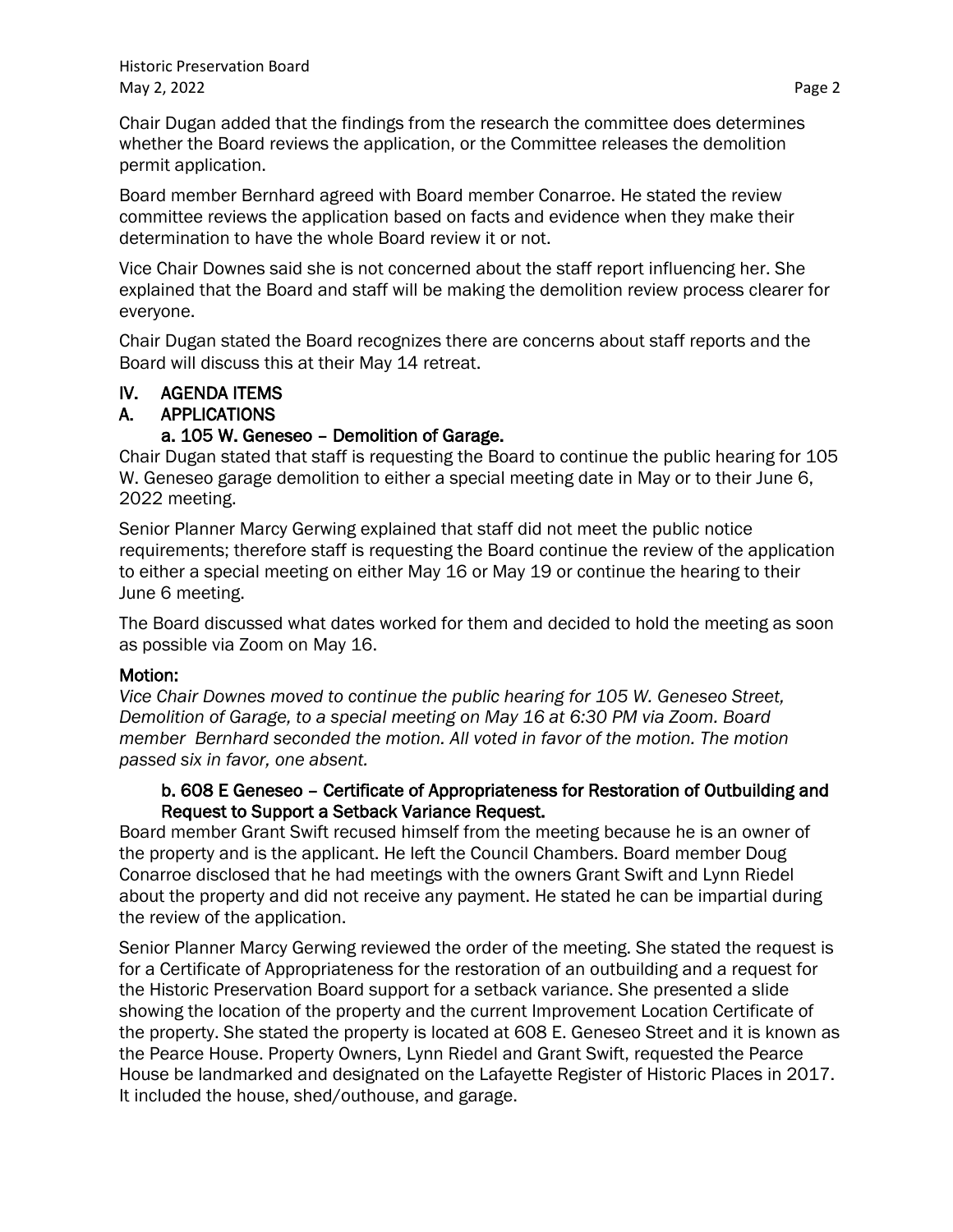Ms. Gerwing stated the request is to restore the outbuilding on the property. The scope of work includes installing a new sill, placing the building on flagstone, selective in-kind replacement of rotted wood, and replacing the cedar shake and asphalt roofing with new wood shelves. Ms. Gerwing showed pictures of the outbuilding as it looks today, the proposed exterior material samples, and the building plans.

Ms. Gerwing explained the shed/outbuilding is currently located zero feet from the rear property line. The City's dimensional setbacks requires a five-foot setback. The city code requires an existing structure to meet current setbacks if it is moved to a new foundation. Staff supports keeping the outbuilding in its current location and supporting the setback variance.

Lynn Riedel, 608 E. Geneseo Street, Lafayette, explained the outhouse/shed built in 1905 has settled into the ground because of time, aging wood, and alley activities. Ms. Riedel described the structure and its uses. She described the proposed restoration they plan to do. She explained that moving the building to meet the current setback requirements would take the structure out of context and would not allow them to preserve the hole. She asked the Board to approve their request for altering the landmark building and supporting the setback variance.

The Board asked Ms. Riedel if they intend to use the restored building as a shed. Ms. Riedel stated yes but they also want the ability to excavate the site in the future.

Ms. Gerwing presented staff analysis and reviewed the Certificate of Appropriateness application against the criteria in the Lafayette Historic Preservation Code Section 47-18 and discussed staff's findings. Staff considers the restoration of the outbuilding at 608 E. Geneseo Street to meet the criteria, in that the historic character of the property would be retained and preserved, deteriorated features will be replaced in-kind and will match the old in design, color, texture, other visual qualities and materials.

Ms. Gerwing reviewed the criteria for variances specific to designated landmarks outlined in the Lafayette Municipal Code Section 27-4-4(b)(3). She discussed staff findings for support. She stated the building is contributing to the landmarked site and that moving the structure from its original location would have an adverse impact on the historic character of the property.

The Board asked the applicant if they will do the work themselves. Ms. Riedel indicated they will collaborate with a neighbor on the restoration. She stated they will use siding from a previous project that matches the siding on the shed.

The Board discussed the setback request and variance criteria. The Board discussed keeping the building at the same location to maintain the historic significance of the structure and it would allow for future excavation of the site. The Board discussed their appreciation and support that the applicant is trying to match the existing material for the proposed alterations.

#### **Motion**

*Vice Chair Downes moved to approve a Certificate of Appropriateness for 608 E. Geneseo Street, finding the application meets the requirements of the Lafayette Historic Preservation Code Section 47-18. Board member McCellan seconded the motion. All voted in favor of the motion. The motion passed five in favor, one recused, and one absent.*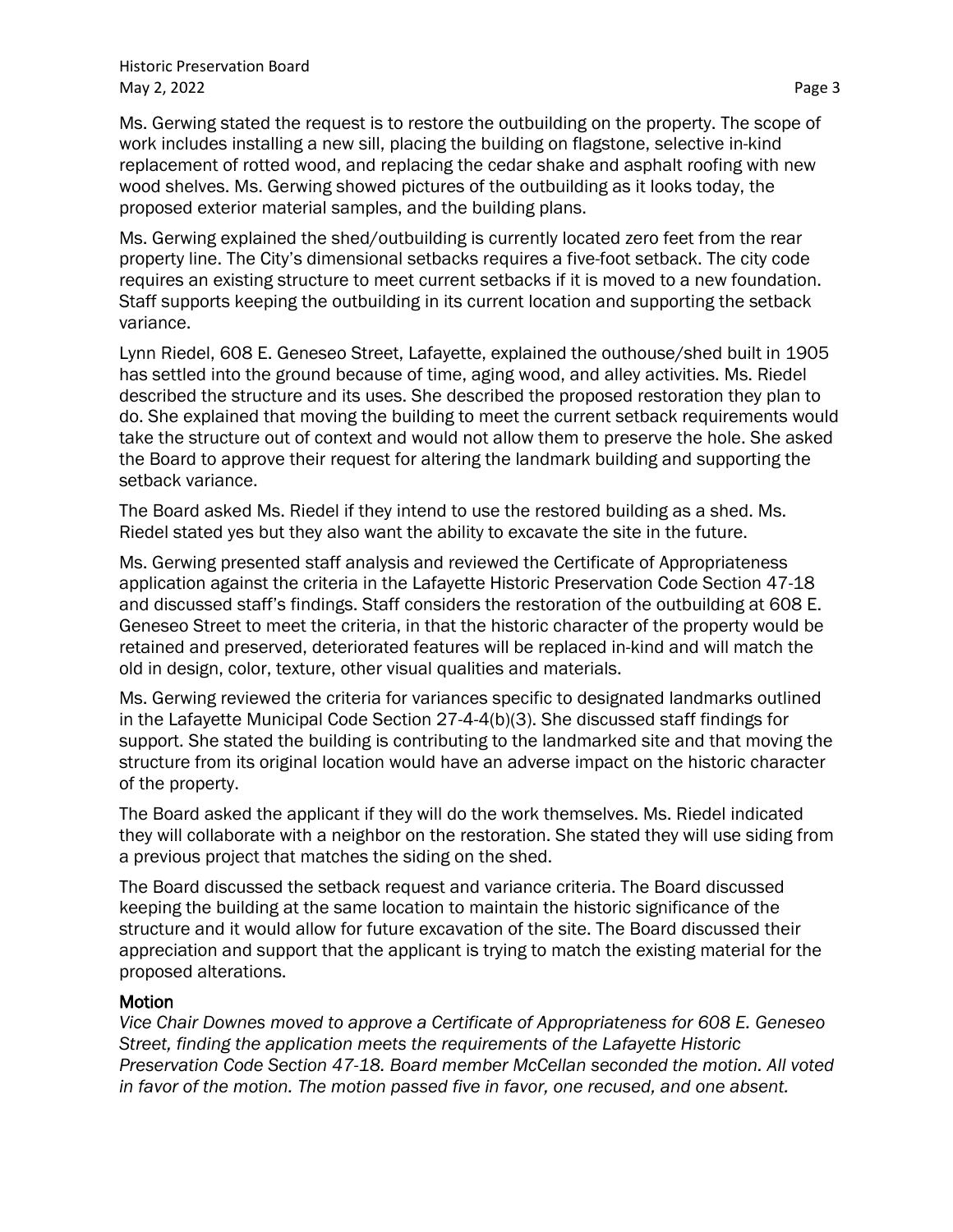## **Motion**

*Vice Chair Dugan moved to support a setback variance for the contributing outbuilding at 608 E. Geneseo Street, finding the request meets the criteria in Lafayette Municipal Code Section 26-24-4(b)(3). If the building were moved, the significance would be negatively impacting the archaeological significance/potential. Board member Conarroe seconded the motion. All voted in favor of the motion. The motion passed five in favor, one recused, and one absent.*

# B. DISCUSSION ITEMS

*Board member Swift returned to the meeting.*

## a. Board Retreat (May 14)

Planning Manager Jana Easley stated that the agenda will include the following format/topics:

- Opening introduction/welcome
- Why you serve
- Navigating polarity
	- o Conflicting roles
	- o Balance wants and desires and property rights
	- o Demolition review process
- Resourcing Board Functions
- Duties balance with decisions and outcomes
- Closing

Ms. Easley noted there would be breaks including a lunch break.

The Board asked if they could request wildcard or open discussion on topics. Suggested topics included digitizing, enforcement, staff recommendations/staff reports, and demolition review.

Board member Swift reminded staff that he is unable to attend the Retreat.

# b. Art Night Out Booth Volunteers

Planner Marcy Gerwing stated staff has reserved a booth for each of the five Art Night Out events this summer. She explained the volunteer commitment includes setting up the tent and booth before 4 PM, engaging with people, providing an arts-related activity, and taking the booth down at 9 PM. She noted the setting up and breaking down of the tent is a twoperson task, so staff is looking for two volunteers for each event. She added that Lafayette Historical Society is interested in sharing a booth and staff has reach out to LURA to see if they are also interested. She stated this is an opportunity for the Board to participate and she asked them to let her know if they can volunteer.

Vice Chair Downes and Board member Conarroe volunteered for May 13, Board member Bernhard volunteered for June 10, Chair Dugan tentatively volunteered for August 12, and Grant Swift tentatively volunteered for September 9.

The Board discussed the location of the booth and items they need to have on hand for the booth such as maps of landmarked properties and walking tour, grant flyers, and grant applications. The Board asked that the Art Night Out Booth topic remain on the Update Memo each month.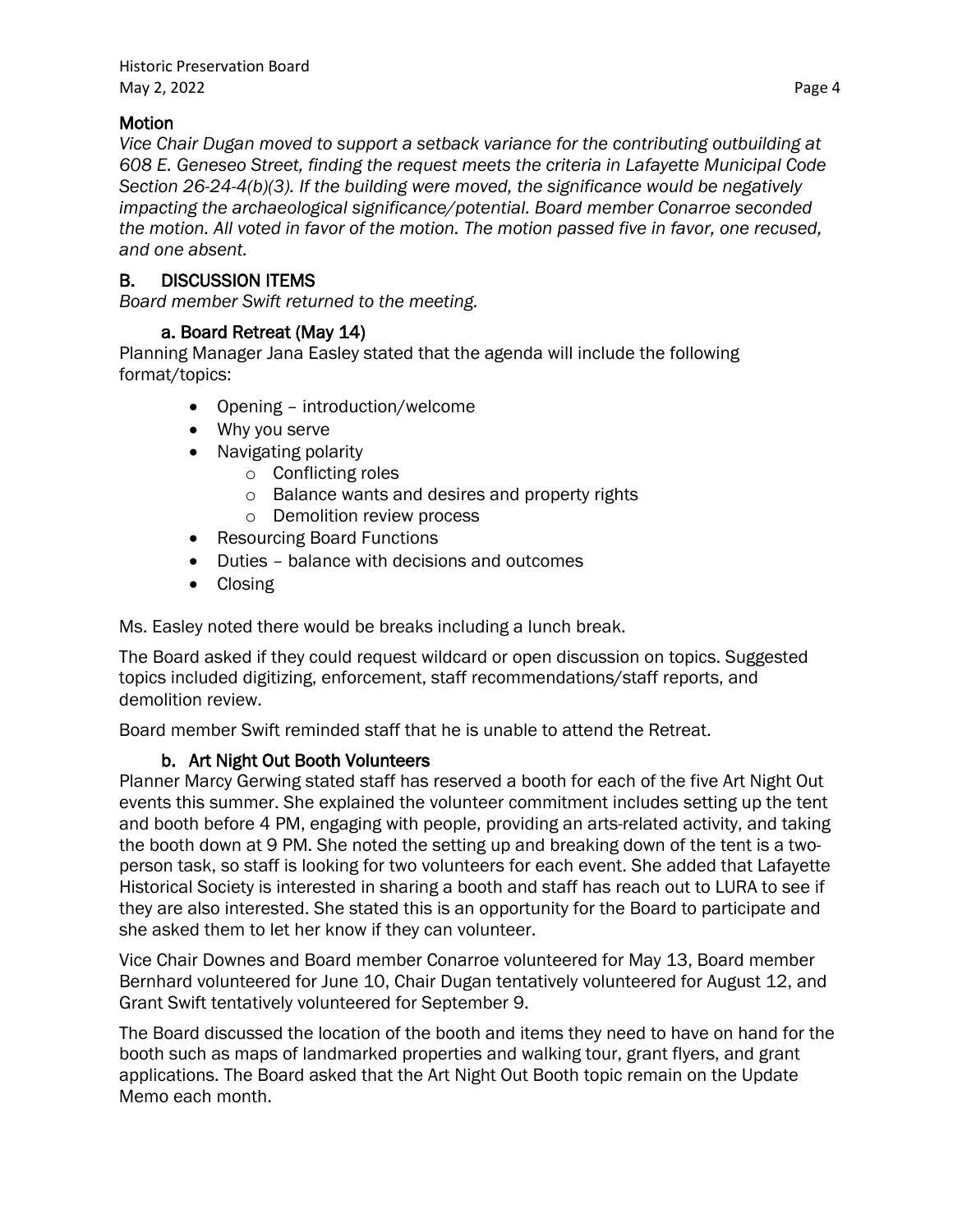### c. Election of Vice Chair (June 6)

Chair Dugan asked the Board members to consider serving as Vice Chair.

## C. OTHER BUSINESS

#### a. Staff Updates

Senior Planner Gerwing gave updates on the following items:

### Historic Preservation Cases Reviewed April 1-April 22, 2022

### 1. Non-Designed Demolition Review.

- a. 105 W. Geneseo Street Demolition of garage. The Demolition Review Committee referred the application to the Board. The Board continued the review to May 16, 2022.
- b. 707 S. Public Road Demolition of 1908 building. The Demolition Review Committee approved the application, finding the extent of alterations has diminished its historic significance.

## 2. Certificate of Appropriateness Review:

- a. 608 E Geneseo Street Restore outbuilding on the Pearce House property. The Demolition Review Committee referred the application for review by the Historic Preservation Board at a public meeting. The Board approved the request on 5-2-22.
- 3. Landmark Designation Applications: None reviewed.

Historic Preservation Fund Balance. Ms. Gerwing. stated the overall fund balance is \$64,415.

2022 Historic Preservation Priorities/Work Plan. Ms. Gerwing explained that the contractor for the Phase I of the Outbuilding Survey should have the work completed in September rather than August. Therefore, staff adjusted the Work Plan by moving the Board Tour of Past Projects and the Heritage Award Applicants from September to August.

2022 Historic Building Improvement Grants. Ms. Gerwing stated staff has received five applications. She asked whether existing Board members are eligible for this grant. The Board discussed concerns they have about being able to be impartial or appear impartial when making decisions regarding the grants for Board members serving on the Board.

#### Motion

*Vice Chair Downes moved that serving Board members are not eligible to apply for Historic Building Improvement Grants. Board member Swift seconded the motion. All voted in favor of the motion.*

2022 Historic Preservation Board Retreat. Ms. Gerwing stated the Board already discussed this item earlier in the meeting.

Booth at Art Night Out. The Board discussed having the Historic Building Improvement Grant applications at the Art Night Out booth and using that event to promote the grants. Because of the short turnaround time for people learning about the grant program at Art Night Out, the Board discussed extending the deadline for the grant applications. The Board extended the Historic Building Improvement Grant application deadline to Monday, May 23.